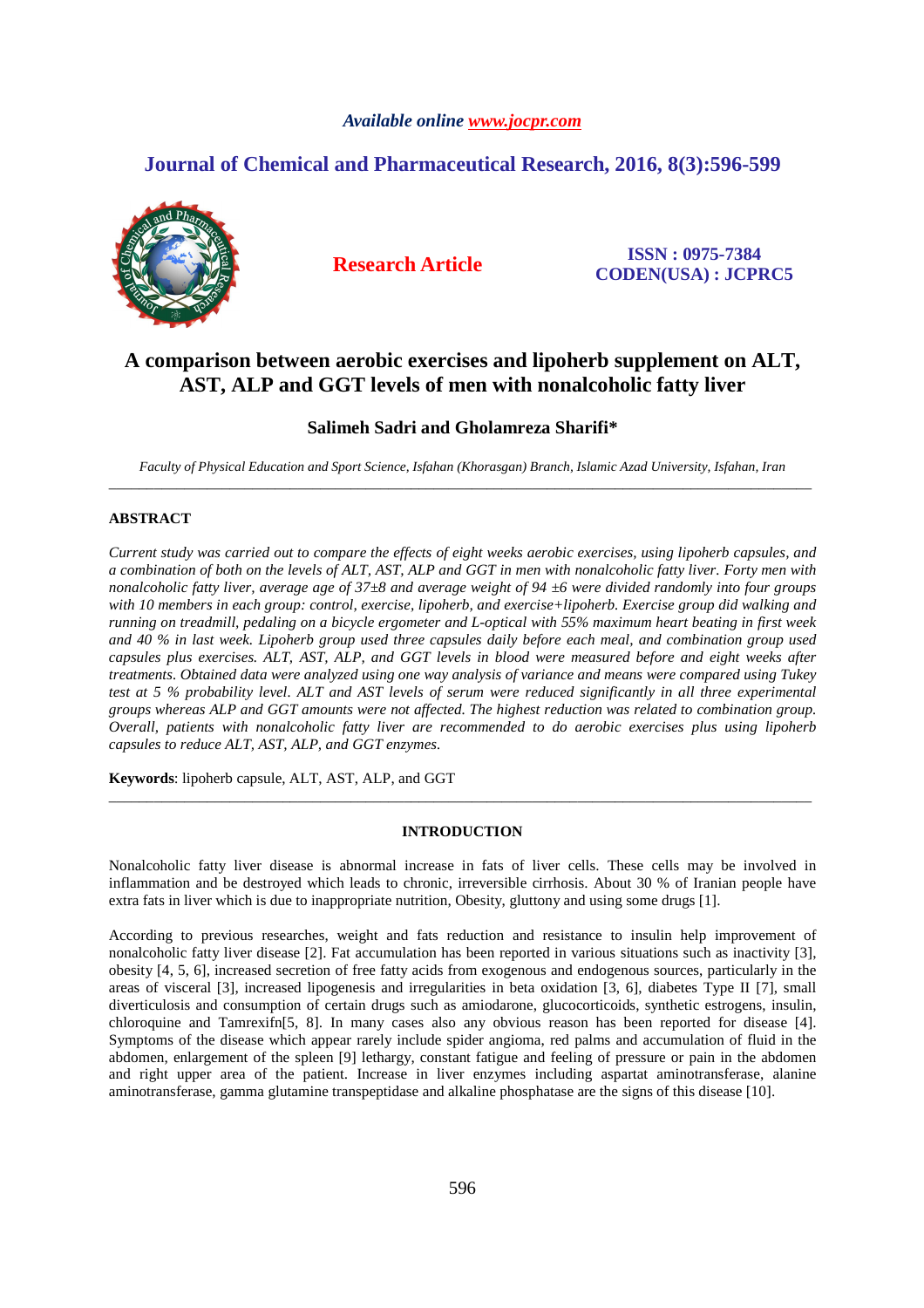The main treatment for this disease is removing the causes of diseases. Weight loss in obese patients, controlling the diabetes, reducing blood fats, quitting alcohol drinks, changing the lifestyle and doing exercises are the most important bases of curing this disease [11].

\_\_\_\_\_\_\_\_\_\_\_\_\_\_\_\_\_\_\_\_\_\_\_\_\_\_\_\_\_\_\_\_\_\_\_\_\_\_\_\_\_\_\_\_\_\_\_\_\_\_\_\_\_\_\_\_\_\_\_\_\_\_\_\_\_\_\_\_\_\_\_\_\_\_\_\_\_\_

Many previous studies on human samples showed that regular exercise and partly diet affect improvement and treatment of insulin resistance, and other factors interfering in metabolic syndrome and overweight which can cause fatty liver, but few studies exist about positive and direct effects of NACH and NAFLD [12, 13].

Sometimes people cannot do exercise and have to use drugs. Most of patients also cannot tolerate side effects of chemical drugs. But biological matters from herbal origins have few side effects. Using herbal medicine in Europe and United States has been increased considerably so that 65 % of patients with fatty livers in these countries use herbal drugs[11].

In current study the effects of aerobic exercises, using lipoherb capsules, and a combination of both on patients with nonalcoholic fatty livers were studied. Studies and presented methods to cure this disease have targeted to weight reduction and eliminating unwanted belly fats.

#### **EXPERIMENTAL SECTION**

The method of study was semi- experimental (quasi-experimental) with pre- test and post – test (2014).Samples were forty men with non- alcoholic fatty livers. These men did not use alcohol, narcotics, fat inducing drugs such as corticosteroids, androgens, synthetic estrogens, towexis or vitamin A and did not suffer from cardiovascular or pulmonary disease. They also did not have regular exercises or diet. Therefore the selection of samples was objective.

The power of method was more than 0.7 using SPSS program. So, 10-15 members were enough for each group: An aerobic exercise group, lipoherb group and combination group, and control group which received placebo during the period.

Patients were aware of the method of study and potential risks. Height, weight, waist and hip circumference were measured and blood test was done after a 12 hours overnight fasting. Blood samples (20 ml) were taken from the antecubital vein. The amount of serum aminotransferases were measured using kinetic enzyme method. To this, mixture of substrate and coenzyme liquids was placed in water bath for 10-15 minutes and then serum was added to it and enzymes were measured using photometerokits of Pars Azmoon Company.

Supplementation group received three capsules every day after meal. Combination group did exercise 3 days a week for 45 to 60 minutes and received three capsules every day.Placebo group used also three capsules every day.

Increasing aerobic exercises were supervised by a coach: 10 minutes warming, and five minutes cooling. Exercise intensity was 55 to 70 percent of heart rate reserve including bicycle ergometer, L-optical, treadmills, aerobics, and main movements of the upper body, abdominal and lower back. The first session was 20 minutes and 1 to 2 minutes was increased weekly so that in six- eight weeks the time of aerobic exercises was 30 minutes.

Training intensity was calculated based on the ratio of maximum heart rate for each patient by Karonen method and was controlled using Polar heart-rate control made by Finland. Results were analyzed using paired t- test for comparisons within groups and one way analysis of variance for comparing groups. Tukey test was also used. Analysis was carried out using SPSS at 5% probability level.

#### **RESULTS AND DISCUSSION**

Normality of data was evaluated using Kolmogorov-Smirnov test which showed normal data, and therefore parametric tests were used. Averages and standard deviations of biochemical variables are presented in table 1. Samples had average age of  $37 \pm 8$ , weight of 94  $\pm 6$ , and biomass index of  $28 \pm 3$ .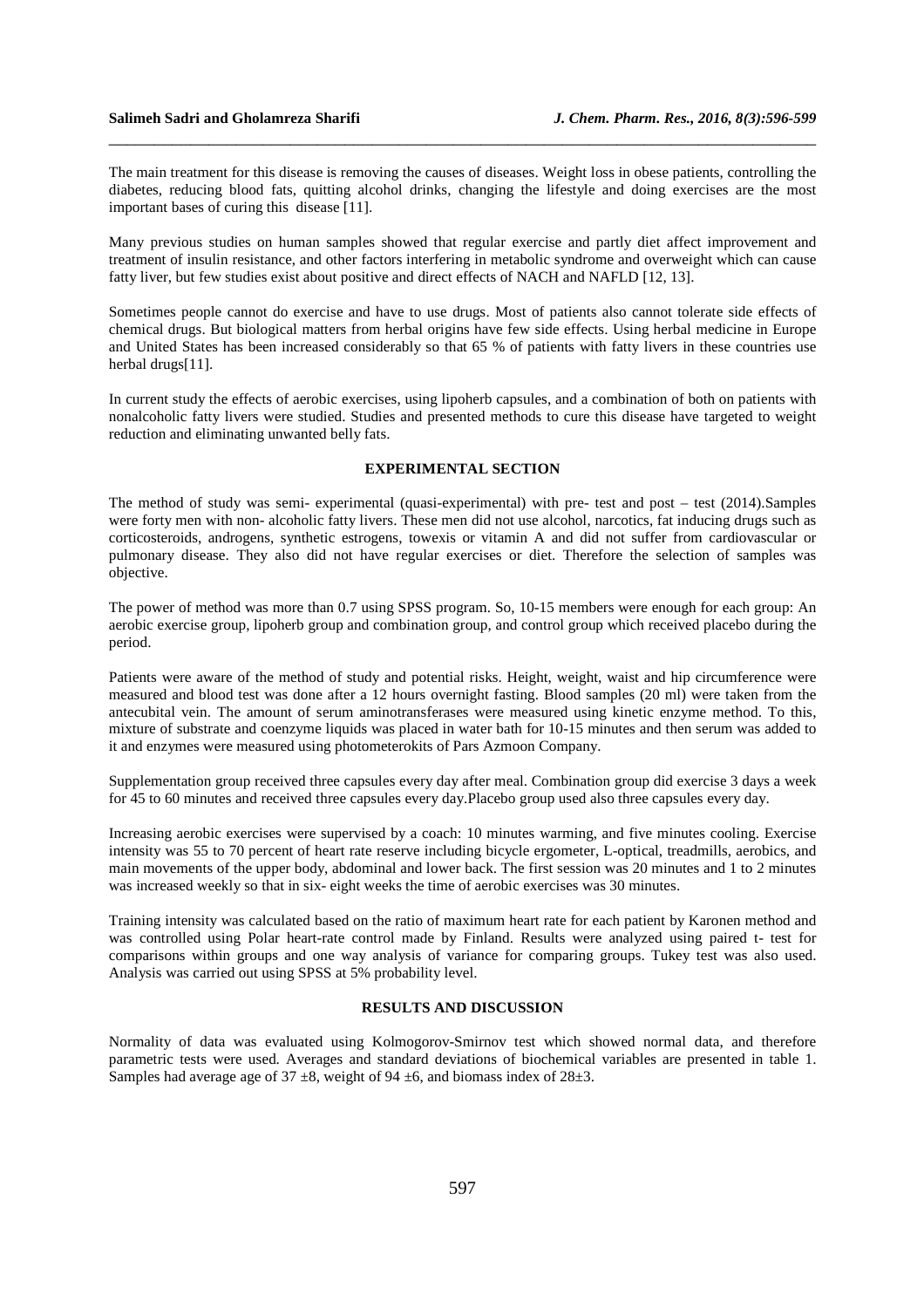| <b>Variable</b> | Group stage     | <b>Before exercises</b> | <b>After exercises</b> |
|-----------------|-----------------|-------------------------|------------------------|
| ALT(U/L)        | drug            | $59.80 + 9.98$          | $54.40 \pm 0.39$       |
|                 | exercises       | $53.00 \pm 11.87$       | 38.40±13.39            |
|                 | drug+ exercises | $71.208 \pm 9.20$       | 49.00±13.26            |
|                 | placebo         | $60.95 \pm 11.59$       | $59.60 \pm 14.81$      |
| AST(U/L)        | drug            | $32.80 \pm 6.30$        | $29.2 \pm 5.06$        |
|                 | exercises       | $42.00 \pm 13.67$       | $33.60 \pm 14.53$      |
|                 | drug+ exercises | $50.20 \pm 7.52$        | $36.80 \pm 5.549$      |
|                 | placebo         | $46.40 \pm 16.05$       | $47.40 \pm 16.05$      |
| ALP(U/L)        | drug            | $174.2 \pm 19.60$       | $150.4 \pm 38.48$      |
|                 | exercises       | $137.8 \pm 61.15$       | 113.2±34.33            |
|                 | drug+ exercises | $141.6 \pm 30.11$       | $118.8 + 9.01$         |
|                 | placebo         | 138.20±60.76            | $138.6 \pm 61.05$      |
| GGT(U/L)        | drug            | $50.20 \pm 19.52$       | $35.20 \pm 8.58$       |
|                 | exercises       | 49.99±7.41              | $37.40 \pm 4.92$       |
|                 | drug+ exercises | $48.60{\pm}4.09$        | $34.00 \pm 525$        |
|                 | placebo         | 49.30±12.90             | $49.43 \pm 18.33$      |

**Table1. Averages and standard deviations of biochemical variables** 

\_\_\_\_\_\_\_\_\_\_\_\_\_\_\_\_\_\_\_\_\_\_\_\_\_\_\_\_\_\_\_\_\_\_\_\_\_\_\_\_\_\_\_\_\_\_\_\_\_\_\_\_\_\_\_\_\_\_\_\_\_\_\_\_\_\_\_\_\_\_\_\_\_\_\_\_\_\_

One way analysis of variances showed that groups were not significantly different in weigh, body mass index and biochemical variables at the beginning of period.

Plasma amounts of ALT were significantly different. It was 9.03 % in lipoherb group, 27.55% in exercise group, 31.18% in combination group and 9.03 in control group. Tukey test results showed significant differences between groups ( $p<0.05$ ).

AST amounts of various groups were also significantly different (p<0.05). It was 10.98% in lipoherb group, 20% in exercise group, 26.69% in combination group and -2.11 in control group. Tukey test results showed significant differences between groups (p<0.05). The plasma amounts of ALP and GTT were not different in various groups.

Although fatty liver destroys liver parenchyma and goes toward cirrhosis very slowly, this disease is really important due to its high prevalence in communities<sup>[14]</sup>, 15]. Results of current study showed significant effects of increasing aerobic exercises, lipoherb supplements and combination of both methods on ALT of male patients with nonalcoholicsteatohepatitis, considering the reduction in body weight, body mass index and waist circumference.

Grett John et al. [16]studied a controlled aerobic exercise plan which reduced stomach lipid and liver fat and improved ALT amount of patients. Josla proved also that fatness is very effective in curing liver enzymes and is proven via medicinal plants such as purslane, barberry, f and ...[17].

Ghorbani in a one session study did not observed any obvious change in ALT amount [18]. The most important reasons of different results are the length of study period, exercise nature, intensity and amount of aerobic exercise, individual differences, and number of samples and errors of laboratory kits.

Previous studies have shown that sport activities reduces fats weight and liver enzymes finally which is in agreement with our results but using lipoherb supplement cause fat burning in body considering the extant plant complex and combination of sport activities and lipoherb supplement caused significant difference in ALT improvement.

The AST amounts of experimental groups were different. Reduction in serum aminotransferases can be ascribed to decrease in disease pathogenesis factors and cell destruction, improvement of liver cells and reduction in hepatocytes inflammation[10]. ALP amount was not different in various treatment groups. Each of lipoherb making plants has many pharmacological effects which reduce triglyceride or blood fats lonely or in synergism. Plus reducing LDL, they also increase the HDL amount. Artichoke leaves have cynarine and chlorogenic acid which interrupt cholesterol biosynthesis and reduce blood lipoproteins.

Furthermore, extant compounds in artichoke and fenugreek have controlling effect on lipogenase enzyme and reduce blood triglyceride. Complex of fat reducing plants in lipoherb capsules reduce LDL and triglycerides of blood considerably and increase HDL [14].